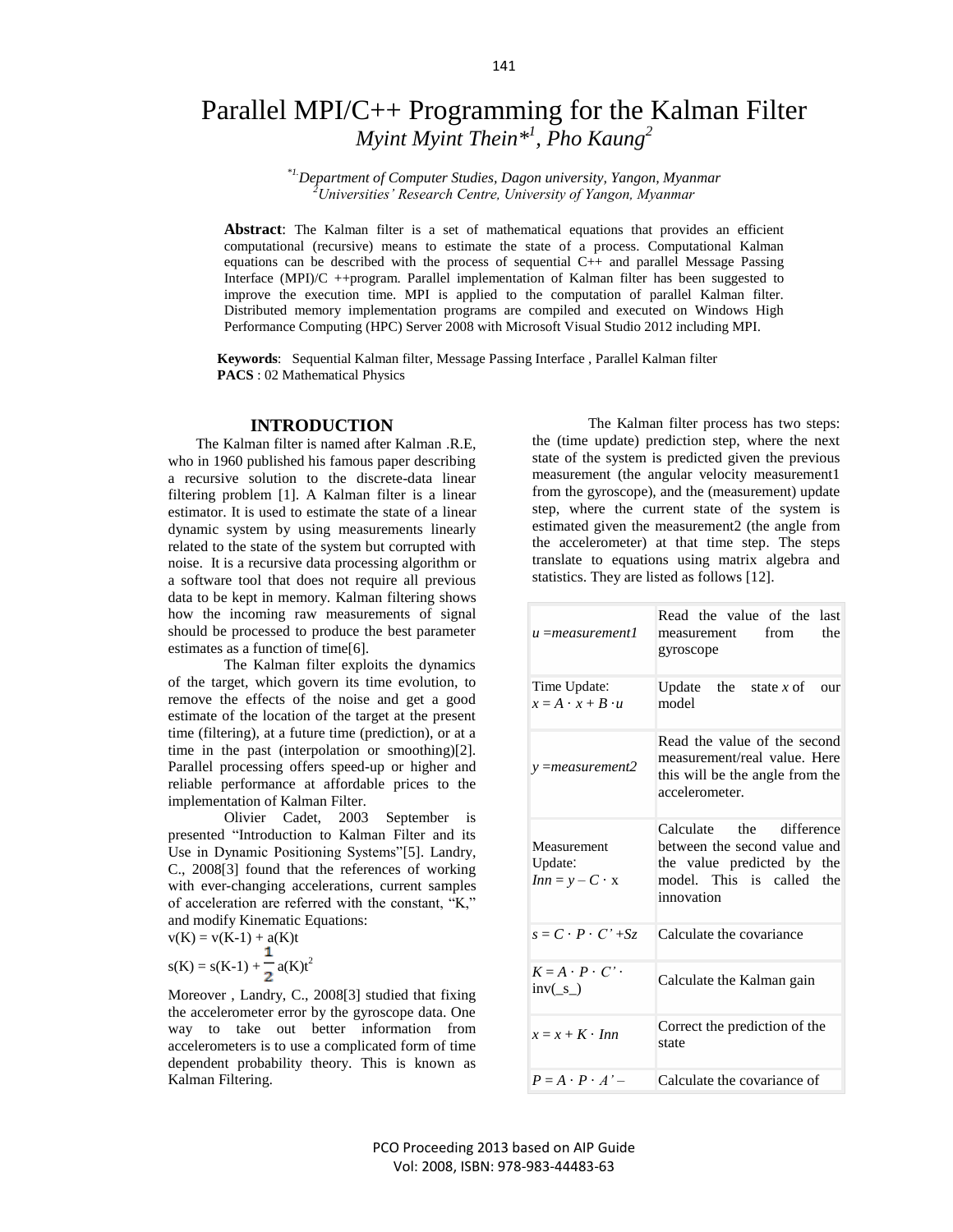$K \cdot C \cdot P \cdot A' + Sw$  the prediction error

Computational Performance: The algorithms' computational performance was measured in terms of the following measures, commonly used in parallel computing:

Speed up = Serial Execution Time / Parallel execution Time

The speedup characterizes the scalability of a parallel algorithm. Ideally, the best speedup is linear. The efficiency characterizes how well the processors are utilized. Ideally, it has values between 0 and 1. Algorithms with linear speedup have efficiency of 1 (the best)[10].

## **PARALLAL KALMAN FILTER**

The parallel Kalman filter is computationally intensive and hence complex due to the inherent matrix operations. Often, the filter cannot be computed in real time when the system has a large number of state variables. A method is discussed for achieving almost real-time performance. In addition, a method for determining stability of the Kalman filter is presented. This method involves the use a paradigm that achieves high performance and close to real time results while maintaining accuracy for the Kalman filters. In addition, the paradigm shows an improvement of the processor utilization over other implementations and provides flexibility in terms of the hardware used for implementation. In order to speed up KF computations, parallel processing is performed at two levels:(1) the predictor and corrector equations of the KF are decoupled so that the predictor and corrector can be computed on separate processors.(2) the measurement data are pipelined into each processor. Therefore, both multiprocessing and pipelining are considered to achieve large improvements in computational speed[11].

The MPI is the most widely used parallel programming paradigm, particularly for distributed memory parallel computers. The MPI provides the user with a programming model in which processes communicate with other processes by explicitly calling library routines to send and receive messages. The model for parallelism is related relatively closely to the hardware the model runs on. MPI is appropriate for clusters, where the memory (and processors) are distributed. The advantages of the MPI programming model include the programmer's complete control over data distribution, process synchronization, explicit communication, and a permitting of the optimization of data locality . This gives MPI programs high performance and scalability;

however, it also has the drawback of making the MPI difficult to program and debug[10].

## **KALMAN FILTERING WITH THE MPI/C++ PROGRAMMING**

```
int main(int argc, char **argv)
{
int i;
int rank;
int np,modu,recvsize;
double starttime;
MPI_Init(&argc, &argv);// Initialization
MPI_Comm_size(MPI_COMM_WORLD, &np);//
find total number of processes
MPI_Comm_rank(MPI_COMM_WORLD, &rank);//
find process label (rank) in group
if(rank==0)
{
    modu =SAMPLE_COUNT%np;
  recvsize=SAMPLE_COUNT/np;
        for (i = 0; i < SAMPLE_COUNT; ++i) {
     // Get the gyro and accelerometer input.
    sample_datar[i][0] = sample_data[i][0];
    sample datar[i][1] = sample data[i][1];
   }
}
starttime=MPI_Wtime();
MPI_Bcast(&recvsize, 1, MPI_INT, 0,
MPI_COMM_WORLD);//
MPI_Bcast(&modu, 1, MPI_INT, 0, 
MPI_COMM_WORLD);//
cout<<"now printing the receive size and the 
rank"<<endl;
cout<<"value of receieve is "<<recvsize<<" and 
rank is"<<rank<<endl;
MPI_Scatter(&sample_datar,recvsize, 
MPI_DOUBLE, recvbuf,recvsize, MPI_DOUBLE, 0,
MPI_COMM_WORLD);//
for (i = 0; i < SAMPLE COUNT; ++i)//for (i = 0; i < recvsize; i++)
   {
    // Get the gyro and accelerometer input.
```
gyro input[i] = sample datar[i][0]; accel input  $[i]$ = sample datar $[i][1]$ ; // Update the Kalman filter and get the output. recvbuf[i]=kalman\_update(gyro\_input[i], accel input[i]);

 } MPI\_Gather(recvbuf,recvsize , MPI\_DOUBLE, &sample\_datar[modu][modu], recvsize, MPI\_DOUBLE, 0, MPI\_COMM\_WORLD);//

```
if(rank==0)
{
for (i = 0; i < SAMPLE_COUNT; ++i)
 {
```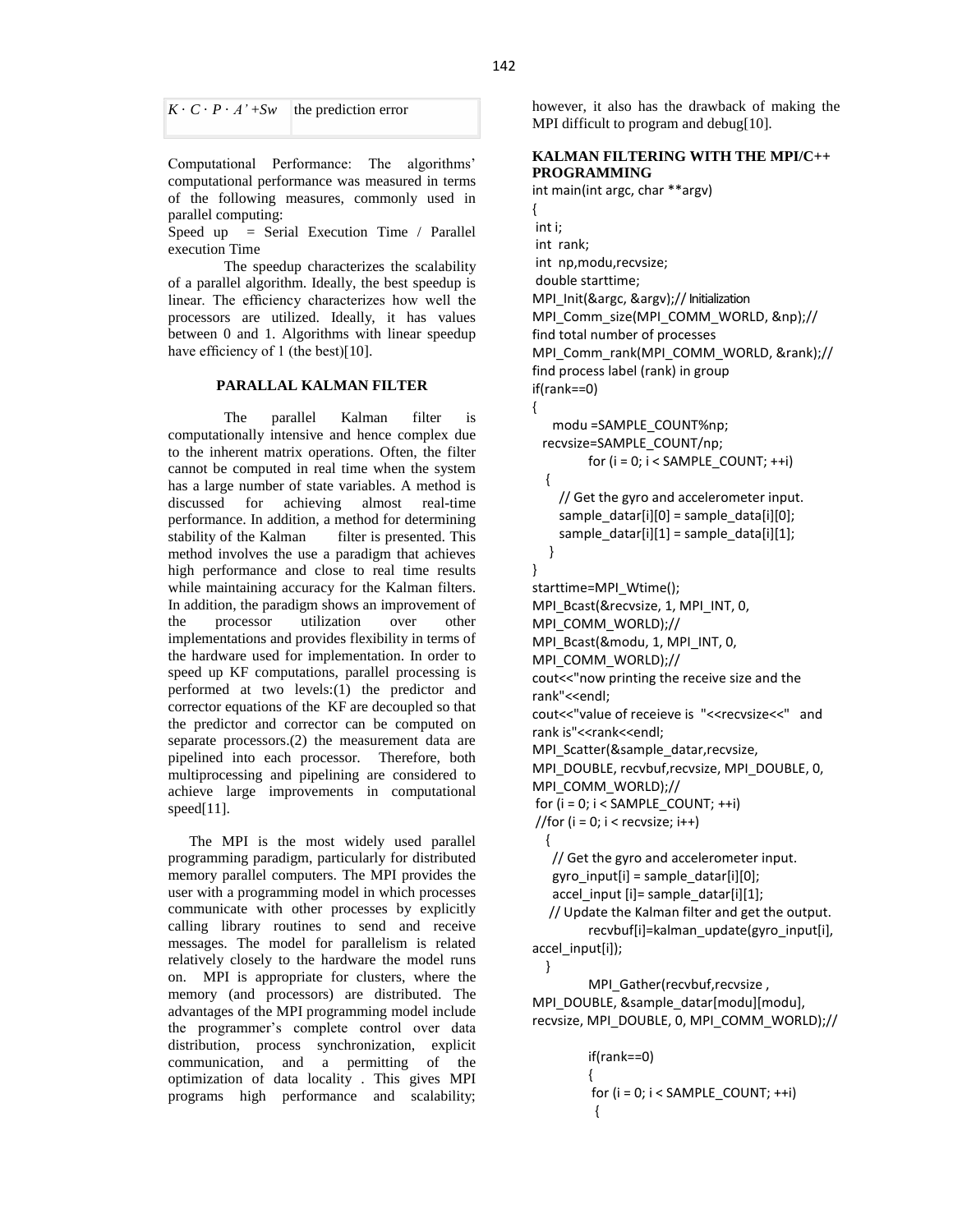```
 printf("%d gyro=%7.5f deg/sec 
accel=%7.5f deg kalman_output=%5.5f deg\n",
i,gyro_input[i],accel_input[i],recvbuf[i]);
     }
         }
            printf("Done! The elapse time for 
Kalam Filter using MPI Kalman_Using_mpi_2.cc is 
%g seconds. \n",MPI_Wtime()-starttime);//
MPI_Finalize();//End Up
   return 0;
}
```
# **RESULTS AND DISCUSSION**

**Table1**. The execution time for Serial and MPI programs

| Program | Executing Time(s) |
|---------|-------------------|
| Serial  | 4.025             |
| MPI     | 0.0014            |



**FIGURE 1**. Comparison of execution time for Serial and MPI

 Time taken for serial and parallel MPI program are described in Table1. Figure 1 shows that the parallel MPI computing has shorter time span than serial computing. The parallel computing is more suitable for better performance. Table2. and Figure2. show that an execution time depends on the number of CPUs which numbered are represented 8,12 and 16. In addition, the execution times are shorter while the number of CPUs increased.

**TABLE 2**. Execution time for 8 CPUs, 12 CPUs, 16 CPUs using MPI

| No. of CPUs | Execution Time(s) |
|-------------|-------------------|
|             | 0.00193403        |
| 12          | 0.00167983        |
| 16          | 0.00128992        |



**FIGURE 2.** Executing time for 8CPUs, 12 CPUs, 16CPUs using MPI program

**TABLE 3.** The relation of multiple processors and their speedup

| No. of CPUs | Speed Up |
|-------------|----------|
|             | 2081.14  |
| 12          | 2396.07  |
| 16          | 3120.34  |



**FIGURE 3.** Speed up for multiple processors

The relationship between the number of CPUs and speedup is shown in Figure(3). The speedup of CPUs keep on increasing by adding the number of CPU using the implementation of parallel kalman filter. MPI method is more suitable to execute the large numbers of data. Parallel Kalman filter could reduce the computational time. When the problem is less amount of data, the executing time for MPI is longer than OpenMP. When using the same amount of sample data 512, the time taken for OpenMP is faster than MPI. The analysis can be seen at Figure 4 and Table 4. The execution time for table1 and table4 are computed with amount of sample data 512 and table 2 and table 3 are computed with sample data 1024.

**TABLE 4**. The comparison of the execution time of OpenMP and MPI program

| program | Executing Time(s) |
|---------|-------------------|
| OpenMP  | 0.000955          |
| MPI     | 0.0014            |